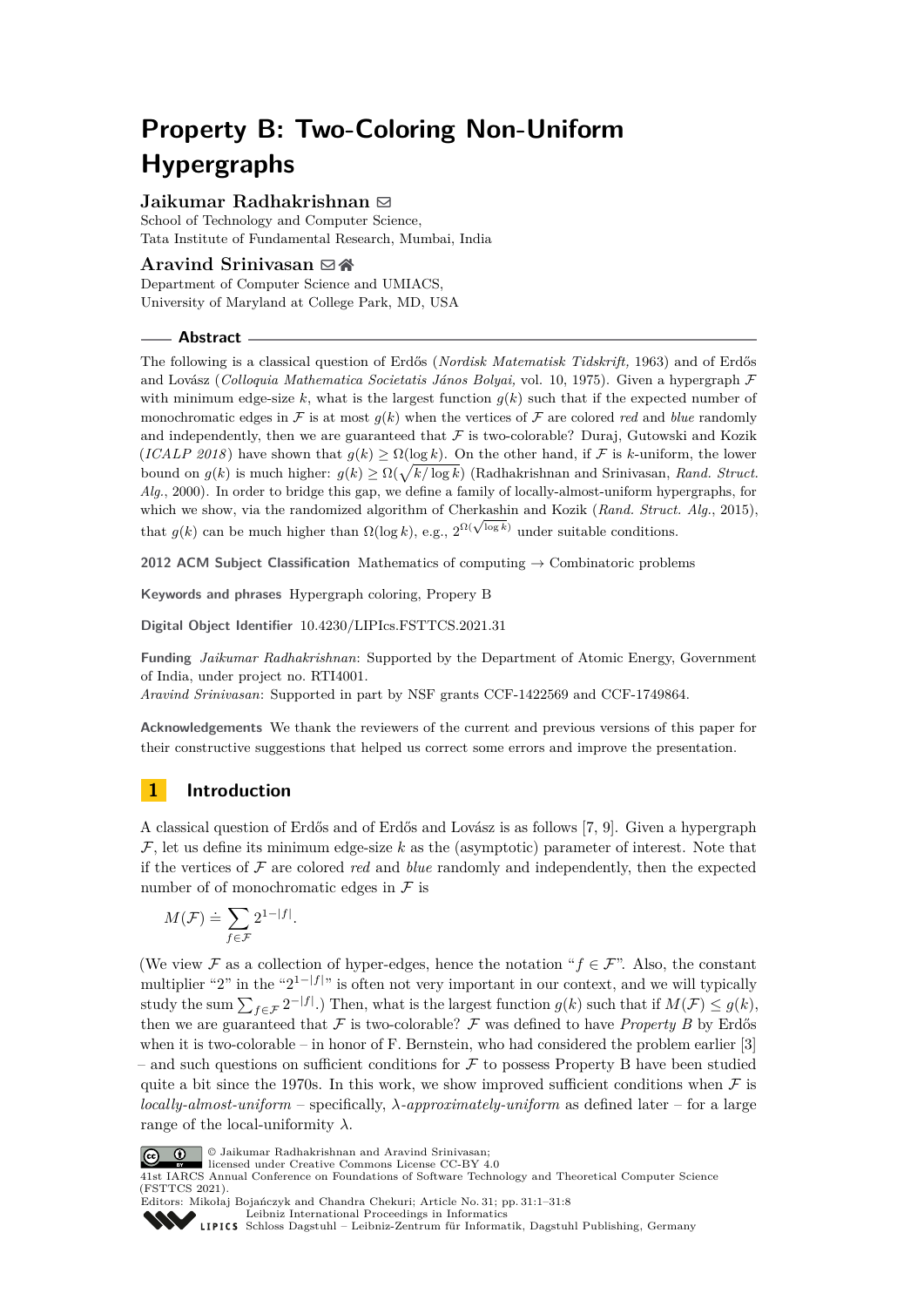#### **31:2 Two-Coloring Non-Uniform Hypergraphs**

We start by reviewing prior work. A simple union bound shows that any  $q(k) < 1$  will suffice, but the question is whether  $g(k)$  can tend to infinity as k grows, and how fast g can grow. Beck [\[2\]](#page-6-3) was the first to show that *g* can be allowed to grow with *k*, by proving that  $g(k) \ge \Omega(\log^* k)$ . The next improvement came recently, when Duraj, Gutowski and Kozik showed that  $g(k) \ge \Omega(\log k)$  [\[6\]](#page-6-4). (If F is simple, i.e., if any two distinct edges intersect in at showed that  $g(\kappa) \ge \Omega(\log \kappa)$  [0]. (If  $\mathcal F$  is simple, i.e., if any two distinct edges intersect in at most one vertex, then  $g(k) \ge \Omega(\sqrt{k})$  [\[11\]](#page-6-5).) Much better lower bounds on  $g(k)$  are known if F is *k*-uniform:  $g(k) \ge \Omega(\sqrt{k/\log k})$  here [\[10\]](#page-6-6) – see Cherkashin and Kozik [\[5\]](#page-6-7) for a simpler proof of this result. On the other hand,  $g(k) \le O(k^2)$ , even for *k*-uniform hypergraphs (Erdős [\[8\]](#page-6-8)). It has been conjectured for long that  $g(k)$  could be  $\Theta(k)$ , at least for uniform hypergraphs [\[9\]](#page-6-1). This remains a tantalizing open problem. Hypergraph two-coloring has also been studied for models of random hypergraphs, and from the viewpoint of inapproximability (see, e.g.,  $[1, 4]$  $[1, 4]$ ).

Note the large gap between the lower bound of  $\Omega(\log k)$  [\[6\]](#page-6-4) and the lower bound of  $\Omega(\sqrt{k/\log k})$  that holds for *k*-uniform hypergraphs [\[10,](#page-6-6) [5\]](#page-6-7). How can we bridge this gap? One approach is to study "how much uniformity" we need in order to get good lower bounds on  $g(k)$ : to this end, we define a family of locally-almost-uniform hypergraphs, for which we show that  $q(k)$  can be much higher than  $\Omega(\log k)$ . Our randomized algorithm is the same as that of Cherkashin and Kozik [\[5\]](#page-6-7), but our analysis is different. For  $\lambda \geq 1$ , we say that F is *λ*-approximately-uniform if

$$
\max_{f, f' \in \mathcal{F}: \ |f \cap f'| = 1} \frac{|f'|}{|f|} \le \lambda.
$$

That is, we require the local-almost-uniformity property that any two edges that intersect in exactly one vertex, have their size-ratio bounded by  $\lambda$ . (Note that this is asking less than requiring that any two intersecting edges have their size-ratio bounded by  $\lambda$ .)

Let  $exp(x)$  denote  $e^x$ . The following definition and lemma will be useful in the context of Theorem [3.](#page-1-0)

<span id="page-1-1"></span>**• Definition 1.** *(Parameter*  $\gamma$ *) For*  $\lambda, \alpha, k \ge 1$  *such that*  $\alpha, \lambda \le k$ *, we define*  $\gamma(k, \alpha, \lambda) \ge 0$ *by its square:*

$$
\gamma(k,\lambda,\alpha)^2 \doteq \min_{\lambda' \in [1,\lambda]} 2((\lambda'-1)k+1) \left[ \left(1+\frac{\alpha}{k}\right)^{(\lambda'-1)k+1} - \left(1-\frac{\alpha}{\lambda'k}\right)^{(\lambda'-1)k+1)} \right]^{-1}.
$$

Note that  $\gamma(k,1,\alpha) = \sqrt{k/\alpha}$ ; for larger values of  $\lambda$ , we will use the following lower bound on  $\gamma(k, \alpha, \lambda)^2$  when we apply our main theorem to specific cases.

<span id="page-1-2"></span>▶ **Lemma 2.**  $\gamma$ (*k*, *λ*, *α*)<sup>2</sup>  $\geq$  ( $\frac{k}{\alpha}$ ) exp(-*αλ*)*.* 

**Proof.** We provide a proof in the appendix.

We next present our main theorem followed by some of its consequences, following which we develop its proof.

<span id="page-1-0"></span>**Find 1. Theorem 3.** Let *k* be a positive integer and let  $\lambda, \alpha \geq 1$  such that  $2\alpha^2 \lambda \leq k$ . Let  $\gamma(k, \lambda, \alpha)$ *be as in Definition [1.](#page-1-1) Let*  $\mathcal F$  *be any*  $\lambda$ *-approximately-uniform hypergraph with*  $k = \min_{f \in \mathcal F} |f|$ *. Then,* F *is two-colorable if*

$$
\sum_{f \in \mathcal{F}} 2^{-|f|} \le \frac{1}{4} \min \{ \exp(\alpha), \gamma(k, \lambda, \alpha) \};
$$

*furthermore, such a coloring can be obtained in randomized polynomial time via the algorithm of Cherkashin and Kozik [\[5\]](#page-6-7).*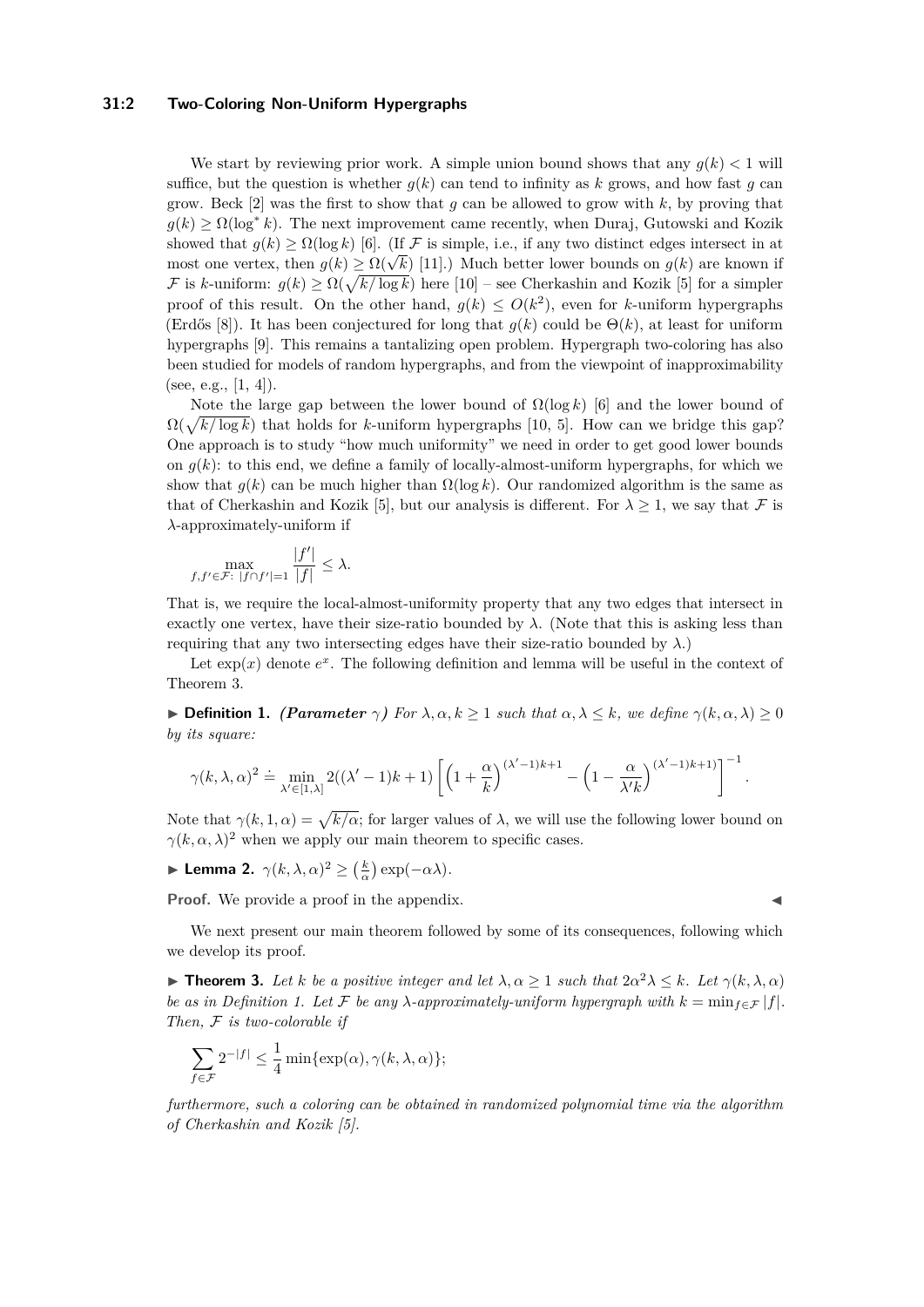#### **J. Radhakrishnan and A. Srinivasan 31:3**

Note that the above theorem yields the bound obtained by the authors [\[10\]](#page-6-6) for uniform hypergraphs. Indeed, if we set  $\lambda = 1$  and  $\alpha = \frac{1}{2} \ln \frac{k}{\ln k}$  (recall that  $\gamma(k, 1, \alpha) = \sqrt{k/\alpha}$ ), the above theorem implies that every *k*-uniform hypergraph with at most  $(1/4)\sqrt{k/\ln k} \times 2^k$ edges is two-colorable – the constant 1*/*4 can be improved slightly. This is not surprising, for the randomized algorithm we use to establish Theorem [3](#page-1-0) reduces to the algorithm of Cherkashin and Kozik [\[5\]](#page-6-7), and therefore yields the same bound with the same constant for  $k$ -uniform hypergraphs. (A minor subtlety is that  $\lambda = 1$  does not imply  $k$ -uniformity: we can have  $\lambda = 1$  and still allow two edges that intersect at two vertices or more, to have different sizes. However, such pairs of edges can often be ignored, as shown by the analyses of [\[10,](#page-6-6) [5\]](#page-6-7) for uniform hypergraphs.)

For larger  $\lambda$ , we may use Lemma [2](#page-1-2) to conclude that the hypergraph is two-colorable provided (for some choice of  $\alpha \geq 1$ )

$$
\sum_{f \in \mathcal{F}} 2^{-|f|} \le \frac{1}{4} \min \{ \exp(\alpha), \sqrt{k/\alpha} \exp(-\alpha \lambda/2) \}.
$$

Some illustrative examples (assume *k* is large):

if  $\lambda = 10$  and we set  $\alpha = (\ln(k/\ln k))/12$ , then we conclude that such a 10-approximately uniform hypergraph is two-colorable whenever

$$
\sum_{f \in \mathcal{F}} 2^{-|f|} \le \left(\frac{1}{4}\right) \left(\frac{k}{\ln k}\right)^{1/12};
$$

if  $\lambda =$ √ ln *k* and we set  $\alpha =$ √ ln  $k/2$ , then we conclude that a  $\lambda$ -approximately-uniform hypergraph is two-colorable whenever

$$
\sum_{f \in \mathcal{F}} 2^{-|f|} \le \frac{1}{4} \exp(\sqrt{\ln k}/2);
$$

in general, we get nontrivial results for all  $\lambda = o(\ln k)$ .

# **2 Proof of the main result**

Fix a hypergraph  $\mathcal F$  satisfying the assumptions of Theorem [3.](#page-1-0) Let us use the following two-step randomized strategy due to Cherkashin and Kozik [\[5\]](#page-6-7) that starts with all vertices uncolored.

- **Step 1:** To each vertex *v* of the hypergraph independently assign a uniformly-random delay  $\eta(v)$  from [0, 1].
- **Step 2:** One by one, color the vertices using colors {*blue*, *red*} in increasing order of their delays. Color a vertex *v*, when its turn comes, *red* if there exists some edge *e* containing  $v$  such that  $v$  is the last vertex to be colored in  $e$ , and such that all other vertices in  $e$ have already been colored *blue*; else color *v blue*.

As in Cherkashin and Kozik [\[5\]](#page-6-7), we have the following observation: if an edge is left monochromatic at the end, then all its vertices must be colored *red*. In particular, suppose the vertices in *f* were colored *red* in the order  $v_1, v_2, \ldots, v_r$ , then there must be an edge *e* such that

 $|e \cap f| = 1$ , and  $v_1$  is the last vertex to be colored in *e*.

In such a case, we say that *f blames e*.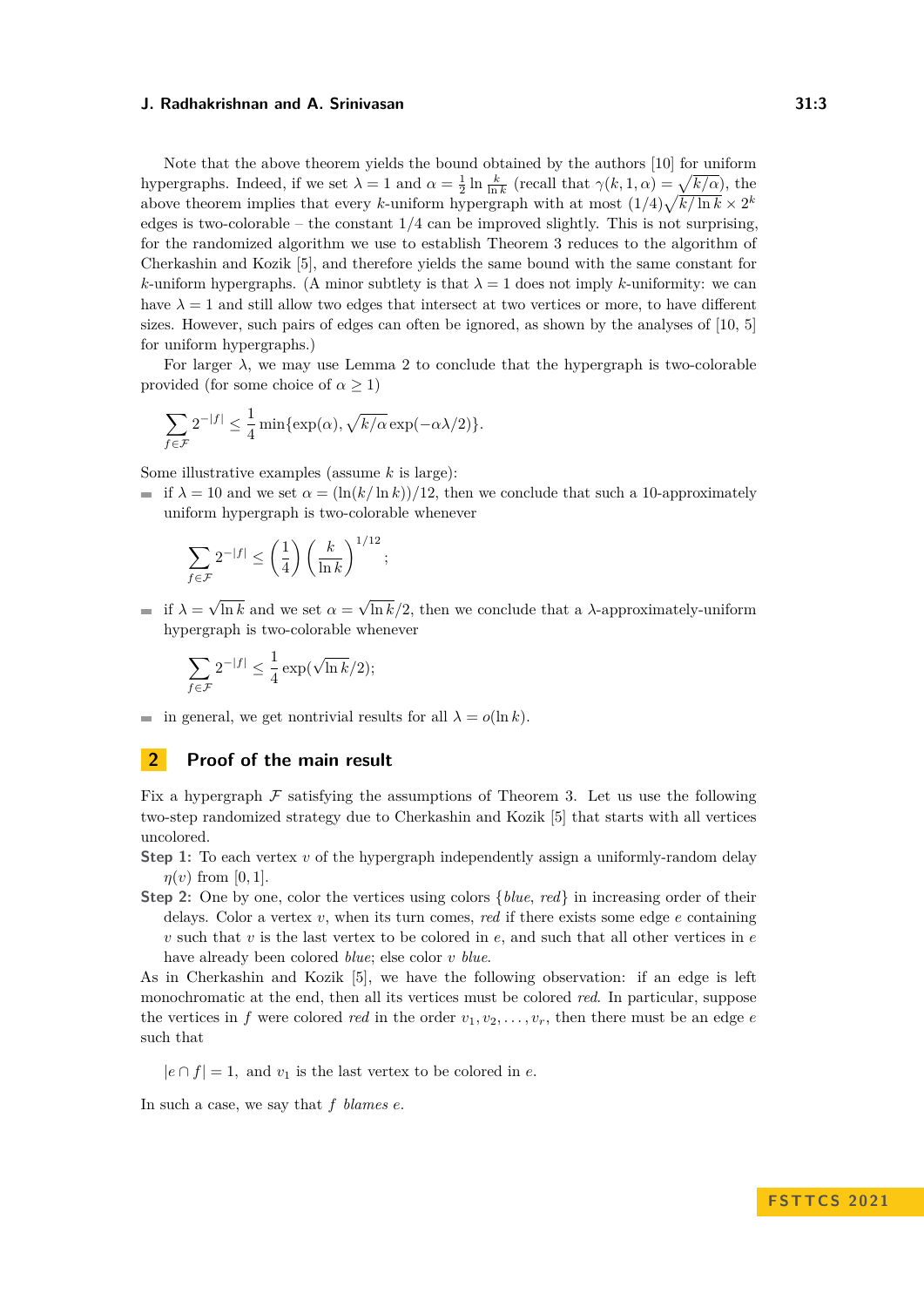Specifically, *f* blames *e* iff the following three conditions hold:

- $|e \cap f| = 1$  with  $e \cap f = \{v\}$ , say;
- $\eta(v) > \eta(u)$  for all other vertices *u* in *e*;
- $\eta(v) < \eta(w)$  for all other vertices *w* in *f*.

Thus, the probability that the above algorithm fails to two-color the hypergraph is at most

<span id="page-3-0"></span>
$$
\Pr[\exists e, f : e \text{ blames } f].\tag{1}
$$

It is tempting to note that

$$
\Pr[e \text{ blames } f] = \frac{(|e| - 1)! \cdot (|f| - 1)!}{(|e| + |f| - 1)!}
$$

and apply the union bound

$$
\Pr[\exists e, f : e \text{ blames } f] \le \sum_{(e,f)} \Pr[e \text{ blames } f].
$$

However, a sum such as in the RHS of this union bound can be too large. Cherkashin and Kozik [\[5\]](#page-6-7) suggest a nuanced approach in a similar situation; we adapt their approach to obtain a better bound for [\(1\)](#page-3-0). The following claim is the main technical contribution of this work. Recall that  $|e|/|f|$ ,  $|f|/|e| \leq \lambda$  whenever *e* blames *f*.

<span id="page-3-1"></span>▷ Claim 4.

$$
\Pr[\exists e, f: e\text{ blames } f] \leq 2\sum_{e} 2^{-|e|} \exp(-\alpha) + 4\sum_{(e,f): |e \cap f| = 1} 2^{-|e|-|f|} \gamma(k,\lambda,\alpha)^{-2}.
$$

Let us assume this claim and complete the proof of our theorem.

**Proof of Theorem [3.](#page-1-0)** By the assumption in our theorem, we have

$$
\sum_{f \in \mathcal{F}} 2^{-|f|} \le \frac{1}{4} \min\{\exp(\alpha), \gamma(k, \lambda, \alpha)\}.
$$

So,

$$
2\sum_{e} 2^{-|e|} \exp(-\alpha) \le \frac{1}{2},
$$

and

$$
4\sum_{(e,f):|e\cap f|=1}2^{-|e|-|f|}\gamma(k,\lambda,\alpha)^{-2}\leq 4\left(\sum_{e}2^{-|e|}\gamma(k,\lambda,\alpha)^{-1}\right)^2\leq \frac{1}{4}.
$$

It follows from Claim [4](#page-3-1) that the algorithm of Cherkashin and Kozik, outlined above, properly two-colors the hypergraph with probability at least  $\frac{1}{4}$ . The theorem follows from this.  $\blacktriangleleft$ 

We now establish Claim [4.](#page-3-1)

Proof of Claim [4:](#page-3-1) For each edge *e*, let

$$
\delta(e) \doteq \alpha/(2|e|).
$$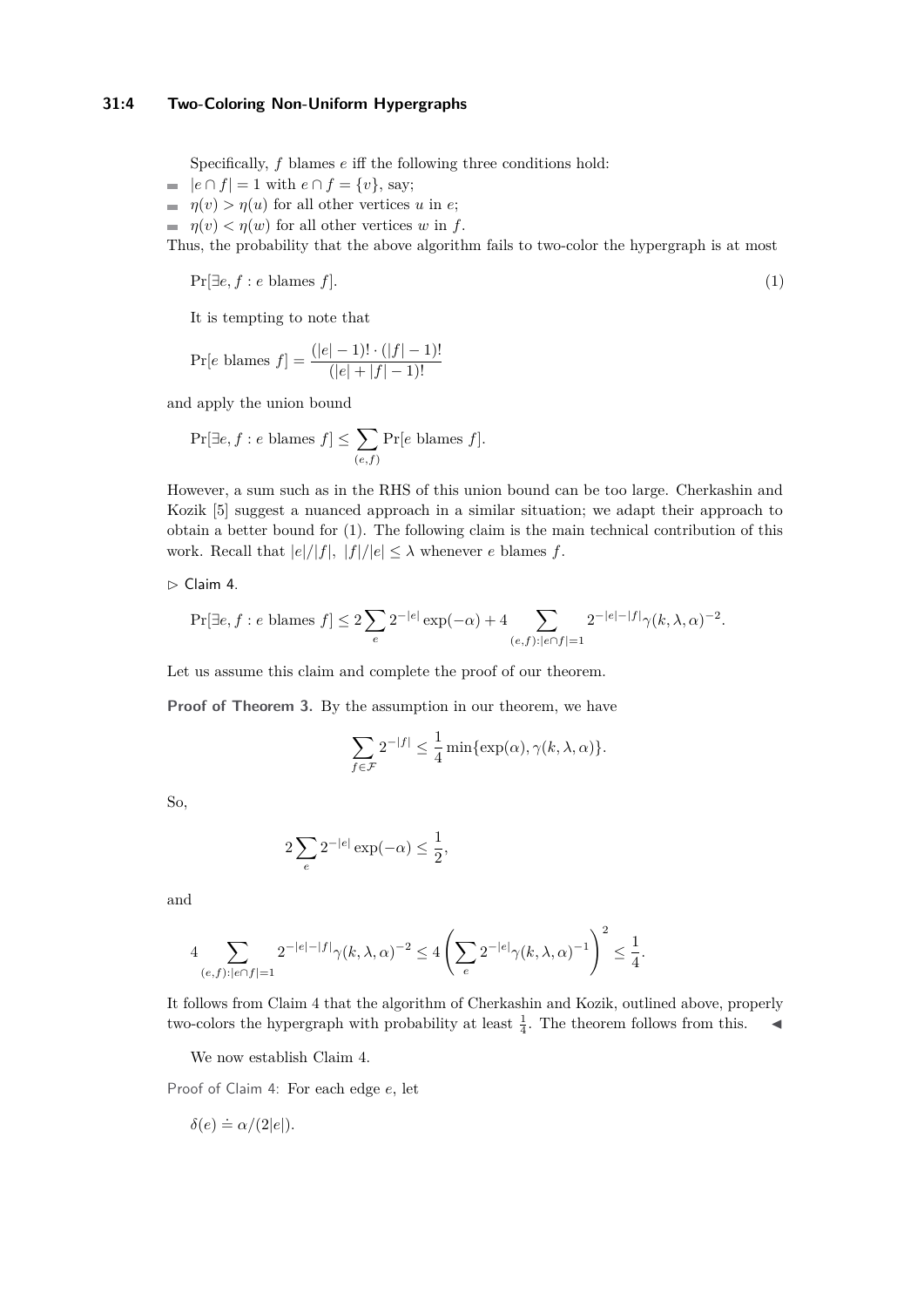#### **J. Radhakrishnan and A. Srinivasan 31:5**

Fix *e* and *f* with  $e \cap f = \{v\}$ , and define events

$$
\mathcal{E}_1(e) \equiv \forall u \in e : \eta(u) < \frac{1}{2} - \delta(e);
$$
\n
$$
\mathcal{E}_2(f) \equiv \forall w \in f : \eta(w) > \frac{1}{2} + \delta(f);
$$
\n
$$
\mathcal{E}_3(e, f) \equiv (f \text{ blames e}) \text{ and } \neg \mathcal{E}_1(e) \text{ and } \neg \mathcal{E}_2(f).
$$

Then, we have

<span id="page-4-1"></span>
$$
(f \text{ blames } e) \subseteq \mathcal{E}_1(e) \cup \mathcal{E}_2(f) \cup \mathcal{E}_3(e, f). \tag{2}
$$

We bound the probability of each of these three events separately. For the first two events we have

$$
\Pr[\mathcal{E}_1(e)] = \left(\frac{1}{2} - \delta(e)\right)^{|e|} \le 2^{-|e|} \exp(-2\delta(e)|e|) \le 2^{-|e|} \exp(-\alpha);
$$
  

$$
\Pr[\mathcal{E}_2(f)] = \left(\frac{1}{2} - \delta(f)\right)^{|f|} \le 2^{-|f|} \exp(-2\delta(f)|f|) \le 2^{-|f|} \exp(-\alpha).
$$

To bound the probability of the third event, namely  $\mathcal{E}_3(e, f)$ , note that if both  $\neg \mathcal{E}_1(e)$  and  $\neg \mathcal{E}_2(f)$  hold, then  $\eta(v) \in [\frac{1}{2} - \delta(e), \frac{1}{2} + \delta(f)]$ . We condition on  $\eta(v) = \frac{1}{2} + x$  and integrate to obtain

$$
\Pr[\mathcal{E}_3(e,f)] \le \int_{-\delta(e)}^{\delta(f)} \left(\frac{1}{2} + x\right)^{|e|-1} \left(\frac{1}{2} - x\right)^{|f|-1} dx
$$
  
=  $2^{-|e|-|f|+2} \int_{-\delta(e)}^{\delta(f)} (1+2x)^{|e|-1} (1-2x)^{|f|-1} dx$   
 $\le 2^{-|e|-|f|+2} \cdot \beta(e,f),$ 

where

$$
\beta(e,f) = \begin{cases} \int_{-\delta(f)}^{\delta(e)} (1+2x)^{|f|-|e|} dx & \text{if } |e| \le |f|; \\ \int_{-\delta(e)}^{\delta(f)} (1+2x)^{|e|-|f|} dx & \text{if } |e| > |f|. \end{cases}
$$
(3)

(Both bounds for  $\beta(e, f)$  follow from the fact that  $(1 + 2x) \cdot (1 - 2x) \le 1$ .)

We next show the following.

<span id="page-4-2"></span> $\triangleright$  Claim 5. For all large *k*, we have

<span id="page-4-0"></span>
$$
\beta(e,f) \le \max_{\lambda' \in [0,\lambda]} \frac{1/2}{(\lambda'-1)k+1} \left[ \left(1+\frac{\alpha}{k}\right)^{(\lambda'-1)k+1} - \left(1-\frac{\alpha}{\lambda'k}\right)^{(\lambda'-1)k+1} \right] \tag{4}
$$

Note that the right hand side of Equation [\(4\)](#page-4-0) is precisely  $\gamma(k, \lambda, \alpha)^{-2}$ . Claim [4](#page-3-1) then follows from bound  $(2)$ .

Proof of Claim [5.](#page-4-2) Suppose  $|f| \ge |e|$  (the case  $|f| < |e|$  is similar). Set  $|f| = \lambda'|e|$ ; note that  $1 \leq \lambda' \leq \lambda$ . Then,

$$
\beta(e,f) = \frac{1/2}{(\lambda'-1)|e|+1} \left[ \left(1+\frac{\alpha}{|e|}\right)^{(\lambda'-1)|e|+1} - \left(1-\frac{\alpha}{\lambda'|e|}\right)^{(\lambda'-1)|e|+1} \right]
$$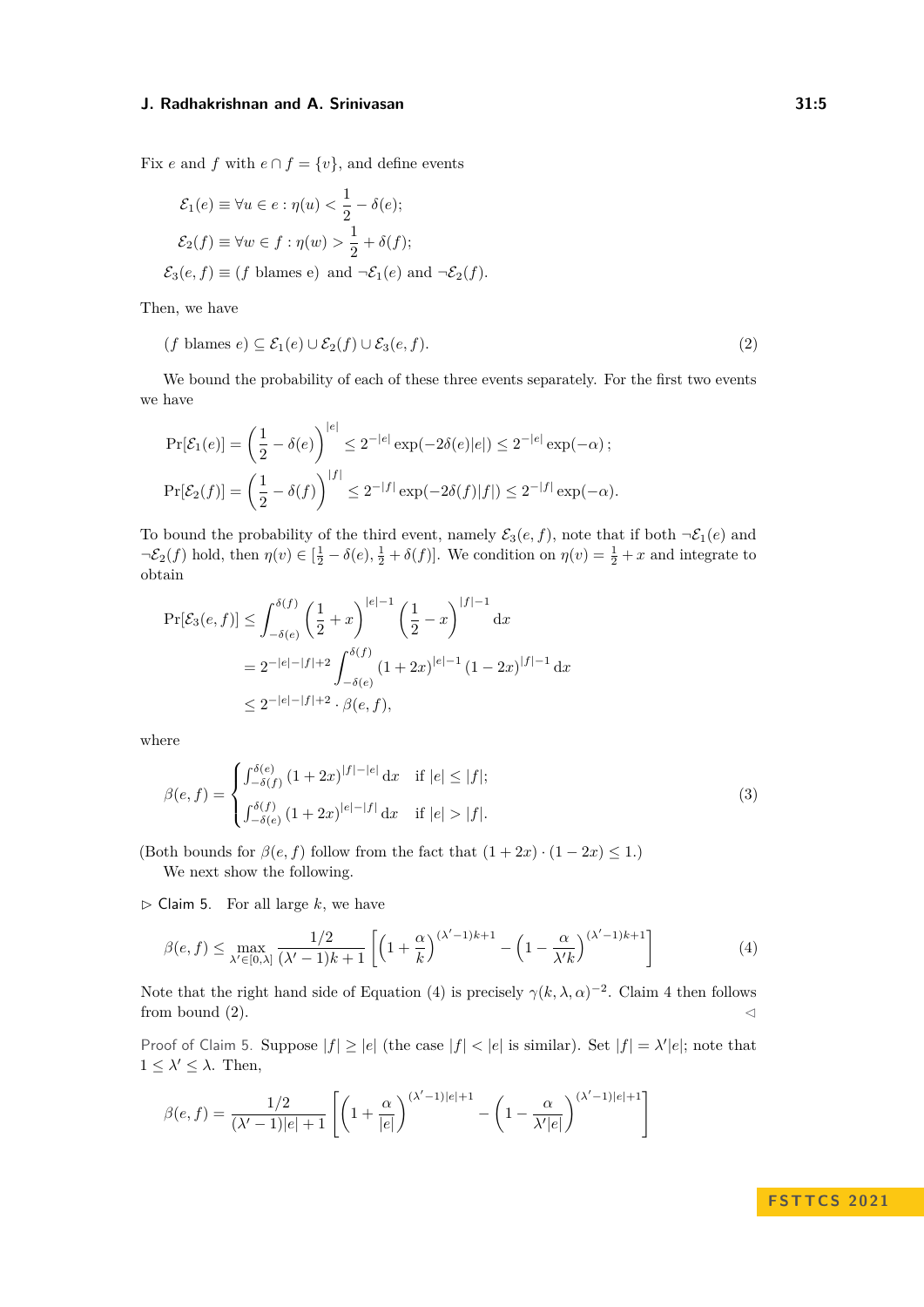### **31:6 Two-Coloring Non-Uniform Hypergraphs**

$$
h_{\lambda'}(x) \doteq \frac{1}{(\lambda'-1)x+1} \left[ \left(1+\frac{\alpha}{x}\right)^{(\lambda'-1)x+1} - \left(1-\frac{\alpha}{\lambda' x}\right)^{(\lambda'-1)x+1} \right]
$$

To establish our claim, we will show that  $h_{\lambda'}(x)$  is a decreasing function for x in the range  $[k, \infty)$ , so it is maximum for  $x = k$ . Indeed, the derivative  $h'_{\lambda'}(x)$  is the sum of three terms:

<span id="page-5-2"></span><span id="page-5-1"></span>
$$
-\frac{(\lambda'-1)}{((\lambda'-1)x+1)^2} \left[ \left(1+\frac{\alpha}{x}\right)^{(\lambda'-1)x+1} - \left(1-\frac{\alpha}{\lambda' x}\right)^{(\lambda'-1)x+1} \right],\tag{5}
$$

$$
\frac{1}{(\lambda'-1)x+1}\left[\left(1+\frac{\alpha}{x}\right)^{(\lambda'-1)x+1}\left(\ln(1+\frac{\alpha}{x})(\lambda'-1)-((\lambda'-1)x+1)\frac{\alpha}{x(\alpha+x)}\right)\right],\quad(6)
$$

and

<span id="page-5-0"></span>
$$
-\left(\frac{1}{(\lambda'-1)x+1}\right)\left(1-\frac{\alpha}{\lambda' x}\right)^{(\lambda'-1)x+1} \times \left(\ln(1-\frac{\alpha}{\lambda' x})(\lambda'-1)+((\lambda'-1)x+1)\frac{\alpha}{x(\lambda' x-\alpha)}\right). \tag{7}
$$

We wish to show that this derivative is negative for  $x \in [k, \infty)$ . First, we show that term [\(7\)](#page-5-0) is negative, but verifying that the three factors in parentheses are positive. The first two factors are clearly positive. We rearrange the last factor as

$$
(\lambda'-1)\left(\ln(1-\frac{\alpha}{\lambda'x})+\frac{\alpha}{\lambda'x-\alpha}\right)+\frac{\alpha}{x(\lambda'x-\alpha)},\tag{8}
$$

and using  $\ln(1 - \frac{\alpha}{\lambda' x}) = -\ln(1 + \frac{\alpha}{\lambda' x - \alpha}) \ge \frac{-\alpha}{\lambda' x - \alpha}$ , verify that this factor is positive as well. We now deal with the first two terms. The first term [\(5\)](#page-5-1) is at most

<span id="page-5-3"></span>
$$
-\frac{(\lambda'-1)}{((\lambda'-1)x+1)^2}\left(1+\frac{\alpha}{x}\right)^{(\lambda'-1)x+1}\left[1-\left(1-\frac{\alpha}{\lambda' x}\right)^{(\lambda'-1)x+1}\right],\tag{9}
$$

Using the inequality  $\ln(1 + \frac{\alpha}{x}) \leq \frac{\alpha}{x}$ , we see that the second term [\(6\)](#page-5-2) is at most

$$
\frac{1}{(\lambda'-1)x+1} \left(1+\frac{\alpha}{x}\right)^{(\lambda'-1)x+1} \left( (\lambda'-1)\frac{\alpha^2}{x(x+\alpha)} - \frac{\alpha}{x(x+\alpha)} \right) \tag{10}
$$

<span id="page-5-4"></span>
$$
\leq \frac{\lambda' - 1}{(\lambda' - 1)x + 1} \left( 1 + \frac{\alpha}{x} \right)^{(\lambda' - 1)x + 1} \left( \frac{\alpha^2}{x(x + \alpha)} \right). \tag{11}
$$

Thus, since the third term [\(7\)](#page-5-0) is negative, the bounds [\(9\)](#page-5-3) and [\(11\)](#page-5-4) on the first two terms, [\(5\)](#page-5-1) and [\(6\)](#page-5-2), imply that the derivative  $h'_{\lambda'}(x)$  is at most  $\frac{\lambda'-1}{(\lambda'-1)x+1} (1+\frac{\alpha}{x})^{(\lambda'-1)x+1}$  times

<span id="page-5-5"></span>
$$
-\frac{1}{(\lambda'-1)x+1} + \frac{\alpha^2}{x(x+\alpha)} + \frac{1}{(\lambda'-1)x+1} \left(1 - \frac{\alpha}{\lambda' x}\right)^{(\lambda'-1)x+1}
$$

$$
= -\frac{x(x+\alpha)(1 - \left(1 - \frac{\alpha}{\lambda' x}\right)^{(\lambda'-1)x+1}) - \alpha^2((\lambda'-1)x+1)}{((\lambda'-1)x+1)x(x+\alpha)}.
$$
(12)

We will verify that the numerator of the fraction in Equation [\(12\)](#page-5-5) is positive. First note that by the weighted AM-GM inequality  $(1 - \epsilon)^{z}(1 + \epsilon z) \leq 1^{1+z} = 1$  (for  $0 \leq \epsilon < 1$  and  $z \geq 0$ ); thus,  $1 - (1 - \epsilon)^z \ge \frac{\epsilon z}{(1 + \epsilon z)}$ . In the following let  $z = (\lambda' - 1)x + 1$  and  $\epsilon = \frac{\alpha}{\lambda'}x$ ; then, the numerator in Equation [\(12\)](#page-5-5) is at least

Let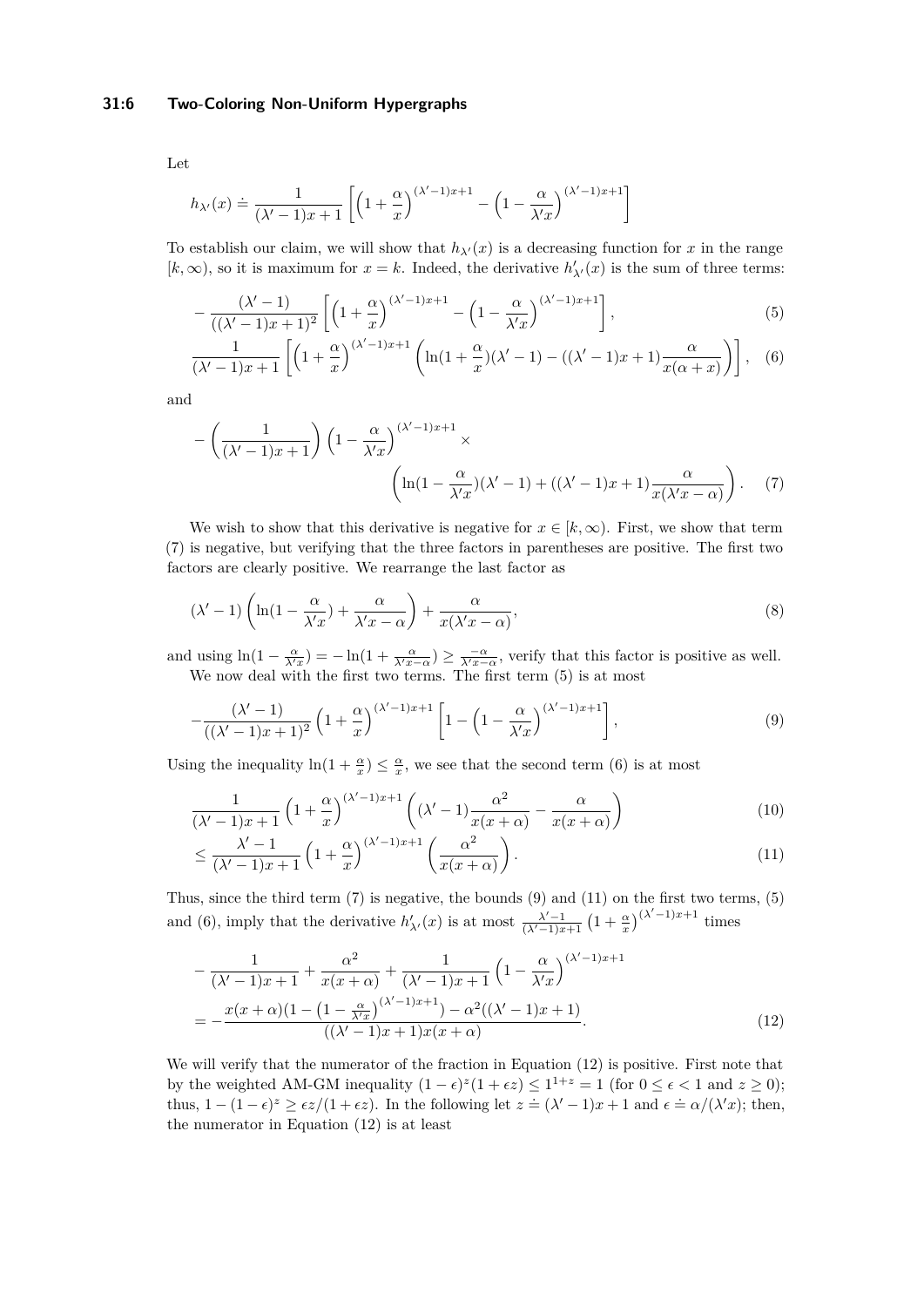#### **J. Radhakrishnan and A. Srinivasan 31:7**

$$
x(x+\alpha)\frac{\alpha z/(\lambda' x)}{1+\alpha z/(\lambda' x)} - \alpha^2 z = \frac{\alpha z}{\lambda' x + \alpha z} [x(x+\alpha) - \alpha(\lambda' x + \alpha z)]
$$
  

$$
= \frac{\alpha z}{\lambda' x + \alpha z} [x(x - \alpha(\lambda' + \alpha \lambda' - \alpha)) + \alpha(x - \alpha)]
$$
  

$$
= \frac{\alpha z}{\lambda' x + \alpha z} [x^2 - x(\alpha \lambda + \alpha^2 \lambda - \alpha^2) + \alpha(x - \alpha)]
$$
  

$$
\geq \frac{\alpha z}{\lambda' x + \alpha z} [x(x - 2\alpha^2 \lambda) + x\alpha^2 + \alpha(x - \alpha)].
$$

Our assumption  $2\alpha^2 \lambda \leq k \leq x$  implies that the last quantity, and hence the numerator of the fraction in Equation [\(12\)](#page-5-5), is positive. Thus,  $h_{\lambda}(x)$  is decreasing over  $[k,\infty)$  and

$$
\beta(e,f) \le \frac{1}{2} \max_{\lambda' \in [1,\lambda]} h_{\lambda'}(k).
$$

Claim [5](#page-4-2) follows from this.  $\triangleleft$ 

#### **References**

- <span id="page-6-9"></span>**1** Dimitris Achlioptas, Jeong Han Kim, Michael Krivelevich, and Prasad Tetali. Two-coloring random hypergraphs. *Random Struct. Algorithms*, 20(2):249–259, 2002. [doi:10.1002/rsa.997](https://doi.org/10.1002/rsa.997).
- <span id="page-6-3"></span>**2** J. Beck. On 3-chromatic hypergraphs. *Discrete Mathematics*, 24:127–137, 1978.
- <span id="page-6-2"></span>**3** F. Bernstein. Zur Theorie der trigonometrische Reihen. *Leipz. Ber.*, 60:325–328, 1908.
- <span id="page-6-10"></span>**4** Amey Bhangale. Np-hardness of coloring 2-colorable hypergraph with poly-logarithmically many colors. In Ioannis Chatzigiannakis, Christos Kaklamanis, Dániel Marx, and Donald Sannella, editors, *45th International Colloquium on Automata, Languages, and Programming, ICALP 2018, July 9-13, 2018, Prague, Czech Republic*, volume 107 of *LIPIcs*, pages 15:1–15:11. Schloss Dagstuhl - Leibniz-Zentrum für Informatik, 2018. [doi:10.4230/LIPIcs.ICALP.2018.](https://doi.org/10.4230/LIPIcs.ICALP.2018.15) [15](https://doi.org/10.4230/LIPIcs.ICALP.2018.15).
- <span id="page-6-7"></span>**5** Danila D. Cherkashin and Jakub Kozik. A note on random greedy coloring of uniform hypergraphs. *Random Struct. Algorithms*, 47(3):407–413, 2015. [doi:10.1002/rsa.20556](https://doi.org/10.1002/rsa.20556).
- <span id="page-6-4"></span>**6** Lech Duraj, Grzegorz Gutowski, and Jakub Kozik. A note on two-colorability of nonuniform hypergraphs. In Ioannis Chatzigiannakis, Christos Kaklamanis, Dániel Marx, and Donald Sannella, editors, *45th International Colloquium on Automata, Languages, and Programming, ICALP 2018, July 9-13, 2018, Prague, Czech Republic*, volume 107 of *LIPIcs*, pages 46:1–46:13. Schloss Dagstuhl - Leibniz-Zentrum für Informatik, 2018. [doi:10.4230/LIPIcs.ICALP.2018.](https://doi.org/10.4230/LIPIcs.ICALP.2018.46) [46](https://doi.org/10.4230/LIPIcs.ICALP.2018.46).
- <span id="page-6-0"></span>**7** P. Erdős. On a combinatorial problem, I. *Nordisk Matematisk Tidskrift*, 11:5–10, 1963.
- <span id="page-6-8"></span>**8** P. Erdős. On a combinatorial problem, II. *Acta Mathematica of the Hungarian Academy of Sciences*, 15:445–447, 1964.
- <span id="page-6-1"></span>**9** P. Erdős and L. Lovász. Problems and results on 3-chromatic hypergraphs and some related questions. In *Infinite and finite sets (Colloq., Keszthely, 1973; dedicated to P. Erdős on his 60th birthday)*, volume II, pages 609–627. North-Holland, Amsterdam, 1975. Volume 10 of Colloquia Mathematica Societatis János Bolyai.
- <span id="page-6-6"></span>**10** Jaikumar Radhakrishnan and Aravind Srinivasan. Improved bounds and algorithms for hypergraph 2-coloring. *Random Struct. Algorithms*, 16(1):4–32, 2000. [doi:10.1002/\(SICI\)](https://doi.org/10.1002/(SICI)1098-2418(200001)16:1%3C4::AID-RSA2%3E3.0.CO;2-2) [1098-2418\(200001\)16:1\%3C4::AID-RSA2\%3E3.0.CO;2-2](https://doi.org/10.1002/(SICI)1098-2418(200001)16:1%3C4::AID-RSA2%3E3.0.CO;2-2).
- <span id="page-6-5"></span>**11** Dmitry A. Shabanov. Around erdős-lovász problem on colorings of non-uniform hypergraphs. *Discret. Math.*, 338(11):1976–1981, 2015. [doi:10.1016/j.disc.2015.04.017](https://doi.org/10.1016/j.disc.2015.04.017).